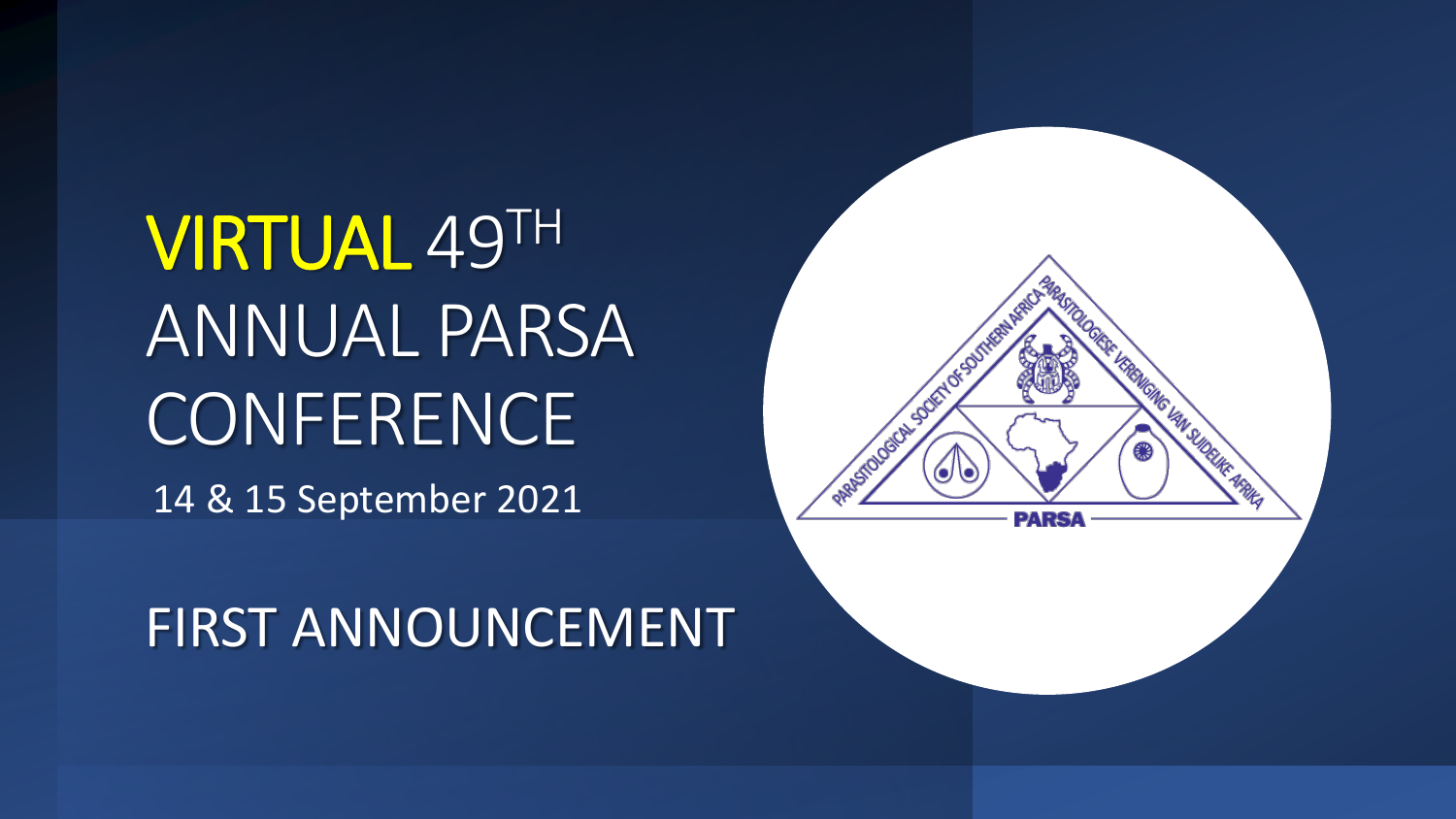# Message from the President

Dear Fellow Parasitologists,

The Parasitological Society of Southern Africa (PARSA) is delighted to invite you to the 49<sup>th</sup> Annual and 1st Virtual PARSA Conference.

The conference will take place over two 4-hour morning sessions on 14 & 15 September 2021 respectively. The PARSA Annual General Meeting will be held at the end of the last session on 15 September 2021.

Attendance to the full virtual conference will be free to all PARSA members - registration fees will be subsidized by PARSA. Registration for all non-members will be R500 pp. Registration will open on 24 May 2021.

The programme will consist out of one keynote speaker and a combination of oral and poster presentations, presented by PG students with substantial data (in their 2nd year of MSc, 2nd & 3rd year of PhD) and Postdocs.

We are also exploring the possibility of hosting a very interesting student event on the Tuesday evening. Details in this regard will be communicated to all shortly.

I am looking forward to a productive and interactive Conference and am confident that you will all enjoy and contribute to the PARSA 2021 Conference.

Prof. Sonja Matthee PARSA President





*Prof. Sonja Matthee*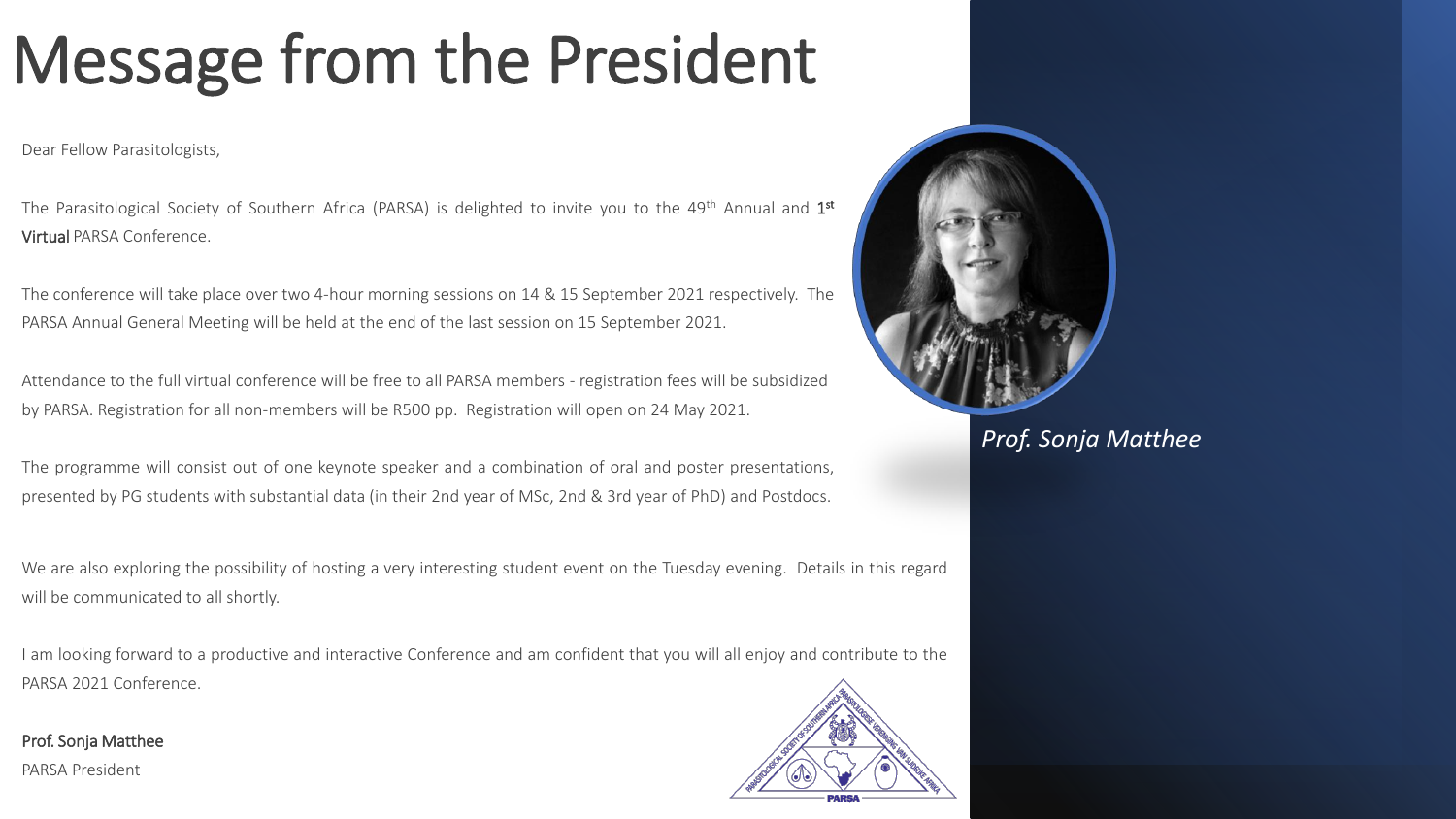## Important information

### **DATES**

Conference: 14 & 15 Sept. 2021 Registration opens: 24 May 2021 Abstract submission open: 24 May 2021 Abstract submission close: 01 July 2021 Abstract confirmation: 26 July 2021 Presentations submitted: 01 Sept. 2021

#### **REGISTRATION**

Attendance to the full virtual conference and student event is free to all PARSA members. Registration for non-PARSA members & students are R500 pp. **[REGISTER HERE](https://www.savetcon-admin.co.za/Register/main.php)**

#### **PROGRAMME**

The conference will take place for 4 hours in the morning on each day. The PARSA Annual General Meeting will be held at the end of the last session on 15 September 2021.

#### **ABSTRACTS**

- We are inviting all postgraduate students (final year MSc and 2<sup>nd</sup> & 3<sup>rd</sup> year PhD) and Postdocs to submit abstracts.
- ORALS (10-min pre-recorded PowerPoint presentation with Q&A at the end of the session. Presenters need to "attend" the Q&A session).
- POSTERS (2-min pre-recorded PowerPoint presentation, with no Q&A session).

### **Abstracts to be submitted by 01 July 2021.**

#### **PARSA STUDENT MEMBER EVENT**

Tuesday 14 September 2021

19h00 – "From the Horse's Mouth"

by Dr Sarah L. Poynton

(Associate Professor, Johns Hopkins School of

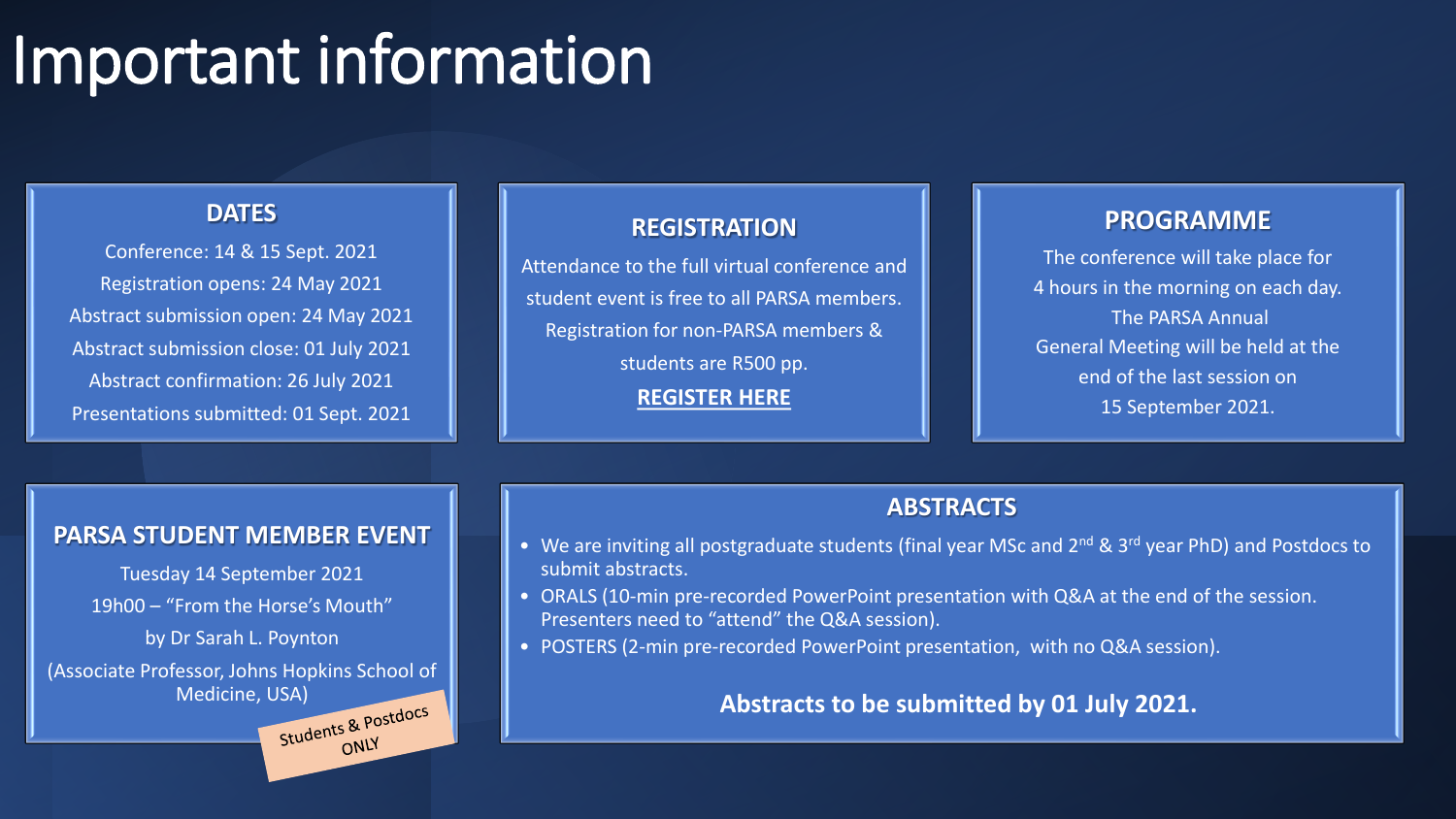# Proposed Programme

## DAY 1 – TUESDAY 14 SEPTEMBER 2021

| 09h00             | Introduction & Housekeeping                                                     | <b>SAVETCON</b>                  |
|-------------------|---------------------------------------------------------------------------------|----------------------------------|
| 09h05             | Welcome & Opening                                                               | Prof. Sonja Matthee              |
| 09h15             | Keynote - A Journey Full of Amazing Parasites<br>and One Health Lessons Learned | Prof. Patricia Conrad (DVM, PhD) |
| 10 <sub>h00</sub> | Oral Presentation 1                                                             | 10 mins                          |
| 10h10             | Oral Presentation 2                                                             | 10 mins                          |
| 10h20             | Oral Presentation 3                                                             | 10 mins                          |
| 10h30             | Question & Answer session                                                       |                                  |
| 10h45             | <b>Break</b>                                                                    |                                  |
| 11h00             | Oral Presentation 4                                                             | 10 mins                          |
| 11h10             | Oral Presentation 5                                                             | 10 mins                          |
| 11h20             | Oral Presentation 6                                                             | 10 mins                          |
| 11h30             | Question & Answer session                                                       |                                  |
| 11h45             | Poster Presentation Speed Session (15 Posters)                                  | 2 min pre-recording (no Q&A)     |
| 12h15             | Wrap up & Closing                                                               |                                  |
| 12h30             | Close of Day 1                                                                  |                                  |
| 19h00             | PARSA Student Member Event                                                      |                                  |



#### ABOUT OUR KEYNOTE SPEAKER

Prof. Patricia Conrad (DVM, PhD) is the Associate Dean for Global Programs at the School of Veterinary Medicine, University of California, Davis USA, and Co-Director of the system-wide (10 campus) UC Global Health Institute. Prof. Conrad is a veterinarian and Distinguished Professor of Parasitology whose research is focused on the transmission of protozoan parasites between wildlife, humans and domestic animals.

| DAY 2 - WEDNESDAY 15 SEPTEMBER 2021 |                                                |                                |  |
|-------------------------------------|------------------------------------------------|--------------------------------|--|
| 09h00                               | Introduction & Housekeeping                    | SAVETCON                       |  |
| 09h05                               | Welcome & Opening - Day 2                      | Prof. Sonja Matthee            |  |
| 09h15                               | Oral Presentation 7                            | 10 mins                        |  |
| 09h25                               | Oral Presentation 8                            | 10 mins                        |  |
| 09h35                               | Oral Presentation 9                            | 10 mins                        |  |
| 09h45                               | Question & Answer session                      |                                |  |
| 10h00                               | <b>Break</b>                                   |                                |  |
| 10h15                               | Oral Presentation 10                           | 10 mins                        |  |
| 10h25                               | Oral Presentation 11                           | 10 mins                        |  |
| 10h35                               | Oral Presentation 12                           | 10 mins                        |  |
| 10h45                               | <b>Question &amp; Answer session</b>           |                                |  |
| 11h00                               | Poster Presentation Speed Session (15 Posters) | 2 min pre-recording (no Q&A's) |  |
| 11h30                               | Lunch                                          |                                |  |
| 12h00                               | AGM & Prize Giving                             |                                |  |
| 13h00                               | Close of 2021 Congress                         |                                |  |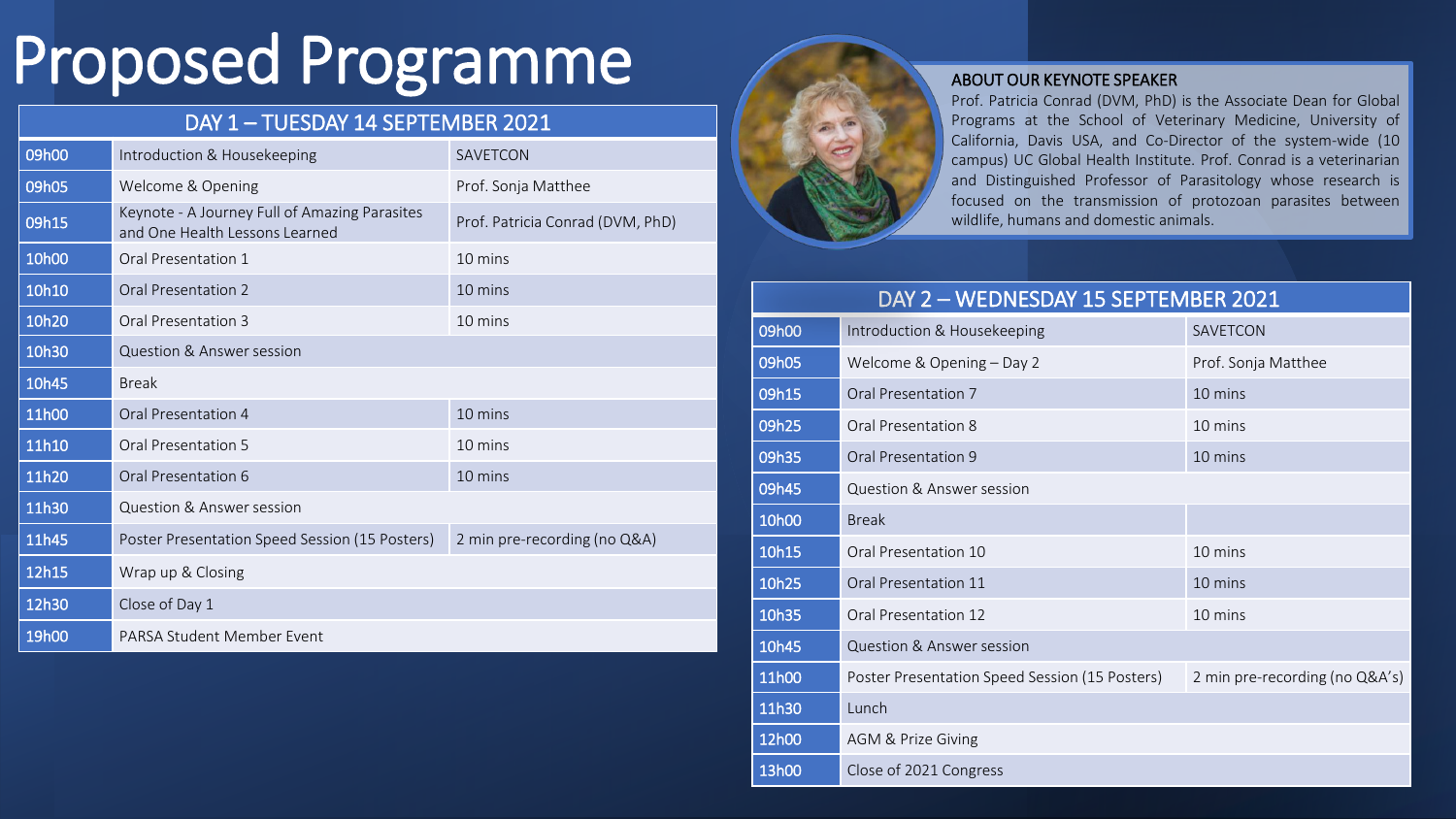## Abstract Submission Guidelines

Abstracts can be submitted for consideration either as oral or poster presentations. Please adhere to the instructions in the attached form.

Maximum number of words in abstract is 350.

Oral presenters will be required to provide a pre-recorded, 10-minute presentation. A general Q&A session will be held at the end of each session. The relevant presenters are required to be available online for the Q&A session.

Poster sessions form an integral part of the conference. All poster presenters will be required to provide a pre-recorded, 2-minute presentation of their poster which will be shown during the allocated poster speed sessions.

Please ensure that the email addresses as submitted are correct as these addresses will be used in all correspondence and acceptance notifications.

Late submissions will not be considered.

Complete the attached Word document - the last page can be used as a "template" for your paper.

All approved oral and poster presentations must be pre-recorded, using the PowerPoint Slide Show Recording Function.

All recordings to be submitted by 01 September 2021.

Please submit your abstracts to the PARSA Conference Organisers through email to Corné Engelbrecht at corne@savetcon.co.za. The deadline for abstracts submission are 01 July 2021. No late submissions will be accepted.

For any queries, contact the PARSA Conference Organisers through email to Corné Engelbrecht at corne@savetcon.co.za or telephone +27(0)71 587 2950